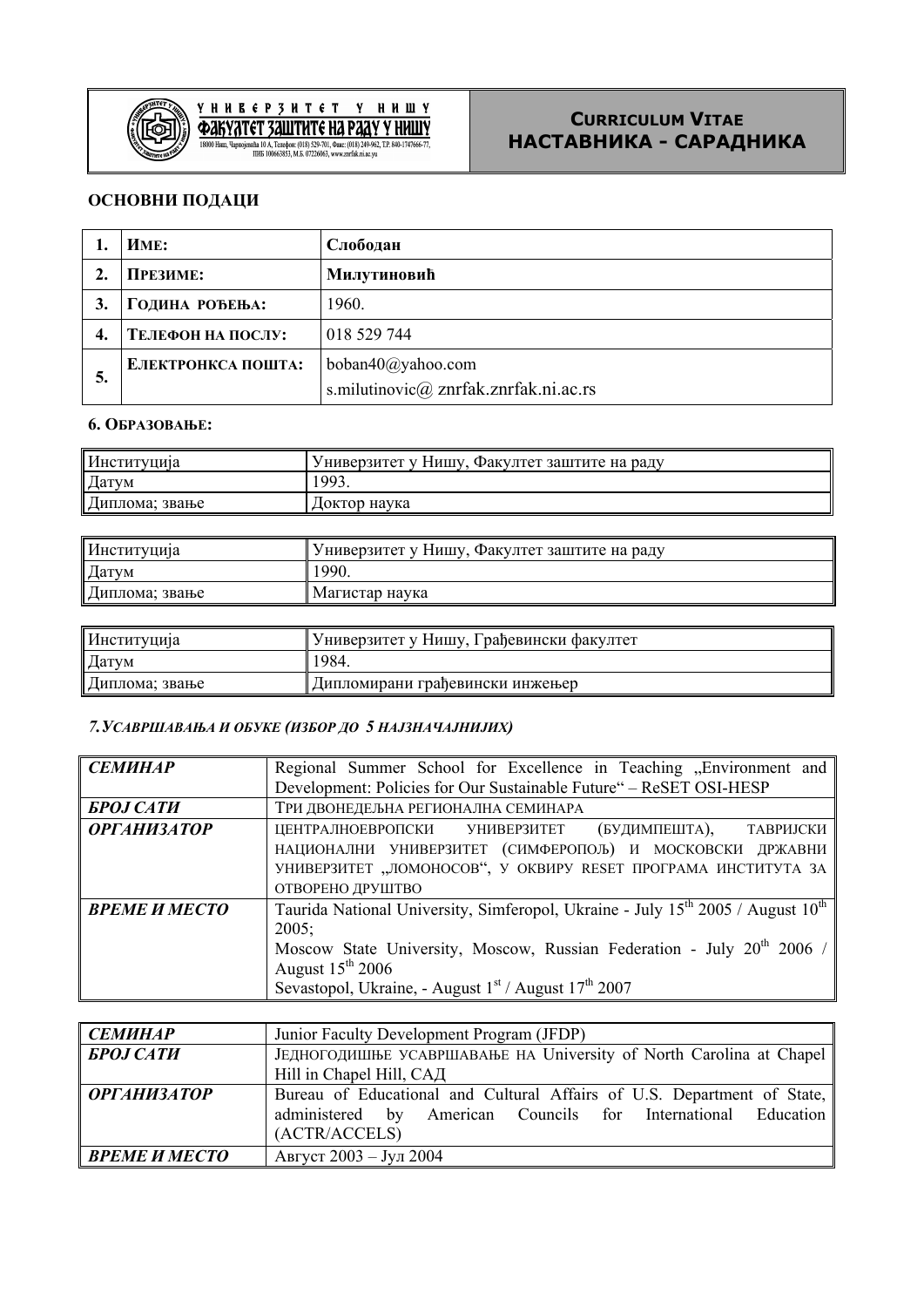| <b>СЕМИНАР</b>          | Returning Scholars Fellowship Program (RSFP)                         |
|-------------------------|----------------------------------------------------------------------|
| <b><i>GPOJ CATH</i></b> | ЈЕДНОГОДИШЊЕ УСАВРШАВАЊЕ                                             |
| <b>ОРГАНИЗАТОР</b>      | Academic Fellowship Program (AFP), The Open Society Institute (OSI), |
|                         | Budapest, Hungary                                                    |
| ВРЕМЕ И МЕСТО           | September $1^{st}$ 2004 / September $1^{st}$ 2005                    |

| <b>СЕМИНАР</b>          | A Program for University Teachers and Professionals in the Social Sciences<br>and Humanities; curriculum: "THE FUTURE ROLE OF CITIES IN A GLOBALIZING  <br>WORLD: CHALLENGES FOR NEW PUBLIC STRATEGIES AND INNOVATIVE URBAN<br>GOVERNANCE", |
|-------------------------|---------------------------------------------------------------------------------------------------------------------------------------------------------------------------------------------------------------------------------------------|
| <b><i>GPOJ CATH</i></b> | ДВОНЕДЕЉНА ЛЕТЊА ШКОЛА                                                                                                                                                                                                                      |
| <b>ОРГАНИЗАТОР</b>      | Central European University - Summer University, Budapest, Hungary                                                                                                                                                                          |
| ВРЕМЕ И МЕСТО           | July 4 <sup>th</sup> 2002 / July 18 <sup>th</sup> 2002, Будимпешта                                                                                                                                                                          |

| <b>СЕМИНАР</b>     | TOT "TRAINING OF TRAINERS ON LOCAL ECONOMIC PROMOTION";                            |
|--------------------|------------------------------------------------------------------------------------|
| <b>БРОЈ САТИ</b>   | ДВОНЕДЕЉНИ ТРЕНИНГ                                                                 |
| <b>ОРГАНИЗАТОР</b> | In WEnt (Internationale Weiterbuilding und Entwicklung gGmbH), sponsored by        |
|                    | the Federal Ministry for Economic Cooperation and Development on behalf of the     |
|                    | Government of the Federal Republic of Germany                                      |
| ВРЕМЕ И МЕСТО      | May 12 <sup>th</sup> - May 24 <sup>th</sup> 2003, Bonn, Gotha and Dresden, Germany |

**8. ЗНАЊЕ СТРАНИХ ЈЕЗИКА** (навести језике које говорите, читате и/или пишете)**:**

#### • ЕНГЛЕСКИ

# **9. ЧЛАНСТВО У ПРОФЕСИОНАЛНИМ ОРГАНИЗАЦИЈАМА:**

- Национални научни савет за заштиту животне средине Републике Србије, од 2007.
- Earth Charter Local Community Advisory Committee www.earthcharter.org, од 2003.
- Association of Environmental Engineering and Science Professors AEESP (www.aeesp.org), од 2003.
- Urban Affairs Association UAA (www.udel.edu/uaa), од 2003.
- European Association of Environmental and Resource Economists EAERE (www.unimanhheim.de/conrad/eaere.html), од 2003.

# **10. ПРОФЕСИОНАЛНО ИСКУСТВО:**

| <b>BPEME</b>        | Октобар 2006 – Октобар 2007.                                                                               |
|---------------------|------------------------------------------------------------------------------------------------------------|
| <b>MECTO</b>        | Централноевропски универзитет, Будимпешта, Мађарска                                                        |
| <b>ОРГАНИЗАЦИЈА</b> | <i>Erasmus Mundus</i> Macrep студије "Master of Environmental Sciences, Policy and<br>Management" (MESPOM) |
| РАДНО МЕСТО         | Гостујући професор                                                                                         |

| <b>BPEME</b>        | Септембар 2006 — до данас                                     |
|---------------------|---------------------------------------------------------------|
| <b>MECTO</b>        | Београд                                                       |
| <b>ОРГАНИЗАЦИЈА</b> | Програм за развој Уједињених Нација                           |
| РАДНО МЕСТО         | Тим лидер Радне групе за економско социјална питања на изради |
|                     | Националне стратегије одрживог развоја Републике Србије       |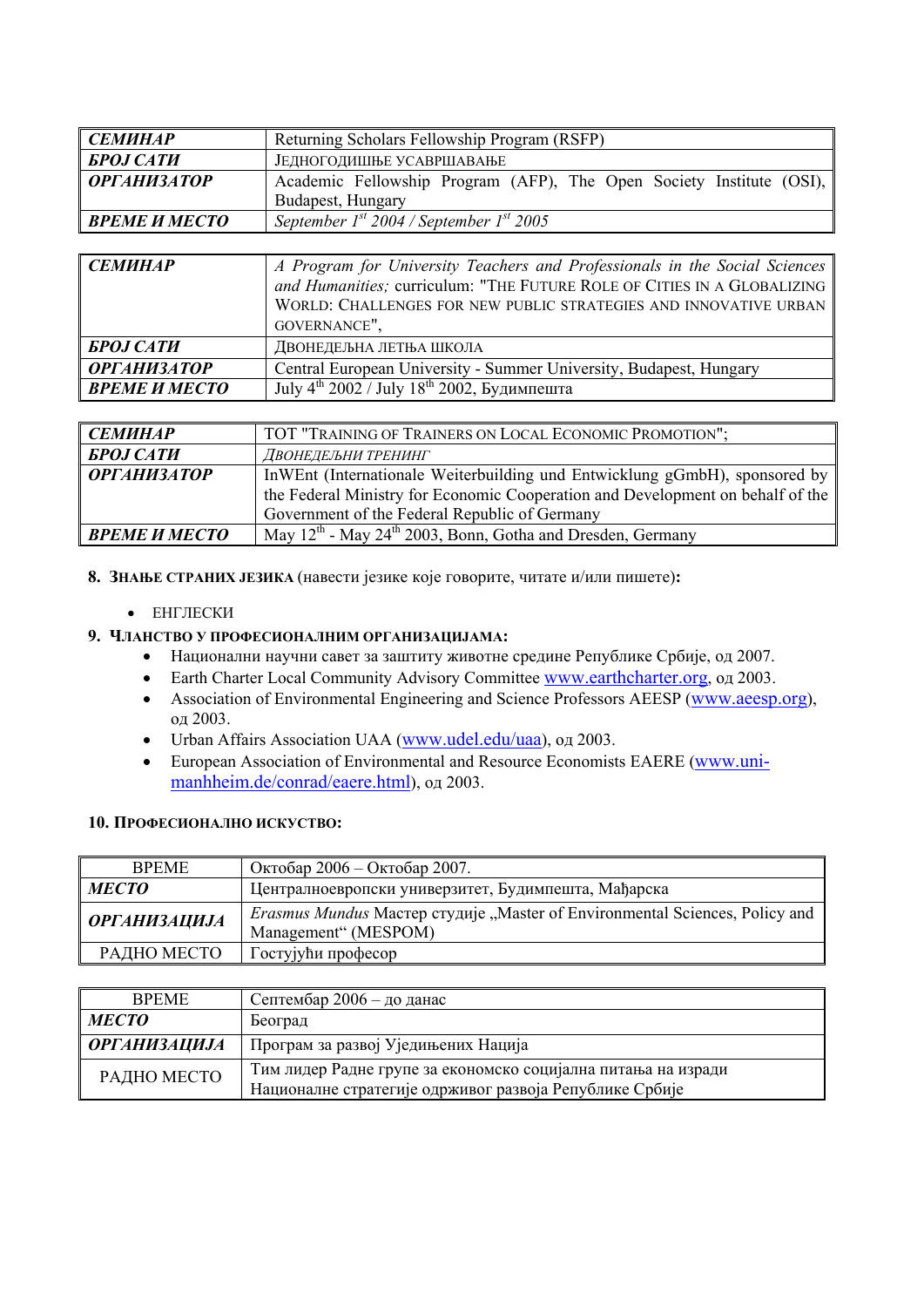| <b>BPEME</b>        | Септембар 2004 - март 2007                                                                                              |
|---------------------|-------------------------------------------------------------------------------------------------------------------------|
| <b>MECTO</b>        | Београд                                                                                                                 |
| <b>ОРГАНИЗАЦИЈА</b> | Стална конференција градова и општина                                                                                   |
| РАДНО МЕСТО         | Национални експерт на Програму заштите животне средине и одрживог<br>развоја у градовима и општинама Србије 2004 - 2007 |
| <b>BPEME</b>        | Септембар 1994 – до данас                                                                                               |
| <b>MECTO</b>        | Ниш                                                                                                                     |
| <b>ОРГАНИЗАЦИЈА</b> | Факултет заштите на раду                                                                                                |
| РАДНО МЕСТО         | Професор у различитим звањима. Редовни професор од 2004. године.                                                        |

# **11. УЧЕШЋЕ НА НАУЧНО-ИСТРАЖИВАЧКИМ И ДРУГИМ ПРОЈЕКТИМА** *(ИЗБОР ДО 5 НАЈЗНАЧАЈНИЈИХ)***:**

| Септембар 2006 - Јануар 2007.                                  |
|----------------------------------------------------------------|
| Београд                                                        |
| Програм за развој Уједињених Нација и Влада Републике Србије   |
| Програма национализације Миленијумских циљева развоја у Србији |
|                                                                |
|                                                                |

| <b>BPEME</b>       | Септембар 2006 - децембар 2006.             |
|--------------------|---------------------------------------------|
| <b>MECTO</b>       | Ниш                                         |
| <b>ФИНАНСИРАЊЕ</b> | УН Хабитат и Градска стамбена агенција Ниша |
| <b>НАЗИВ</b>       | Стамбена стратегија града Ниша              |
| <b>TIPOJEKTA</b>   |                                             |
| ПОЗИЦИЈА           | Водећи консултант                           |

| <b>BPEME</b>                       | Децембар 2005 - март 2006.                                       |
|------------------------------------|------------------------------------------------------------------|
| <b>MECTO</b>                       | Београд                                                          |
| <b>ФИНАНСИРАЊЕ</b>                 | Програм за развој Уједињених Нација и Влада Републике Србије     |
| HA3 <i>H</i> B<br><b>TIPOJEKTA</b> | Анализе стратешких докумената Владе Републике Србије 2002 - 2005 |
| ПОЗИЦИЈА                           | Члан трочланог радног тима Владе РС                              |

| <b>BPEME</b>                            | Септембар 2002 – септембар 2003.                                                                    |
|-----------------------------------------|-----------------------------------------------------------------------------------------------------|
| <b>MECTO</b>                            | Будимпешта                                                                                          |
| <b>ФИНАНСИРАЊЕ</b>                      | Local Government and Public Service Reform Initiative-Open Society Institute<br>(LGI) из Будимпеште |
| <b>НАЗИВ</b><br><b><i>IIPOJEKTA</i></b> | Performance measurement in local self-government                                                    |
| ПОЗИЦИЈА                                | Истраживач                                                                                          |

| <b>BPEME</b>            | $2005 - 2006$ .                                                   |
|-------------------------|-------------------------------------------------------------------|
| <b>MECTO</b>            | Београд                                                           |
| <b>ФИНАНСИРАЊЕ</b>      | World University Service, Austria                                 |
| HA3 <sub>H</sub> B      | "CDP+" Fellowship for 2005/2006: THE COURSE DEVELOPMENT PROGRAM + |
| <b><i>IIPOJEKTA</i></b> | $(CDP+)$                                                          |
| ПОЗИЦИЈА                | Истраживач                                                        |